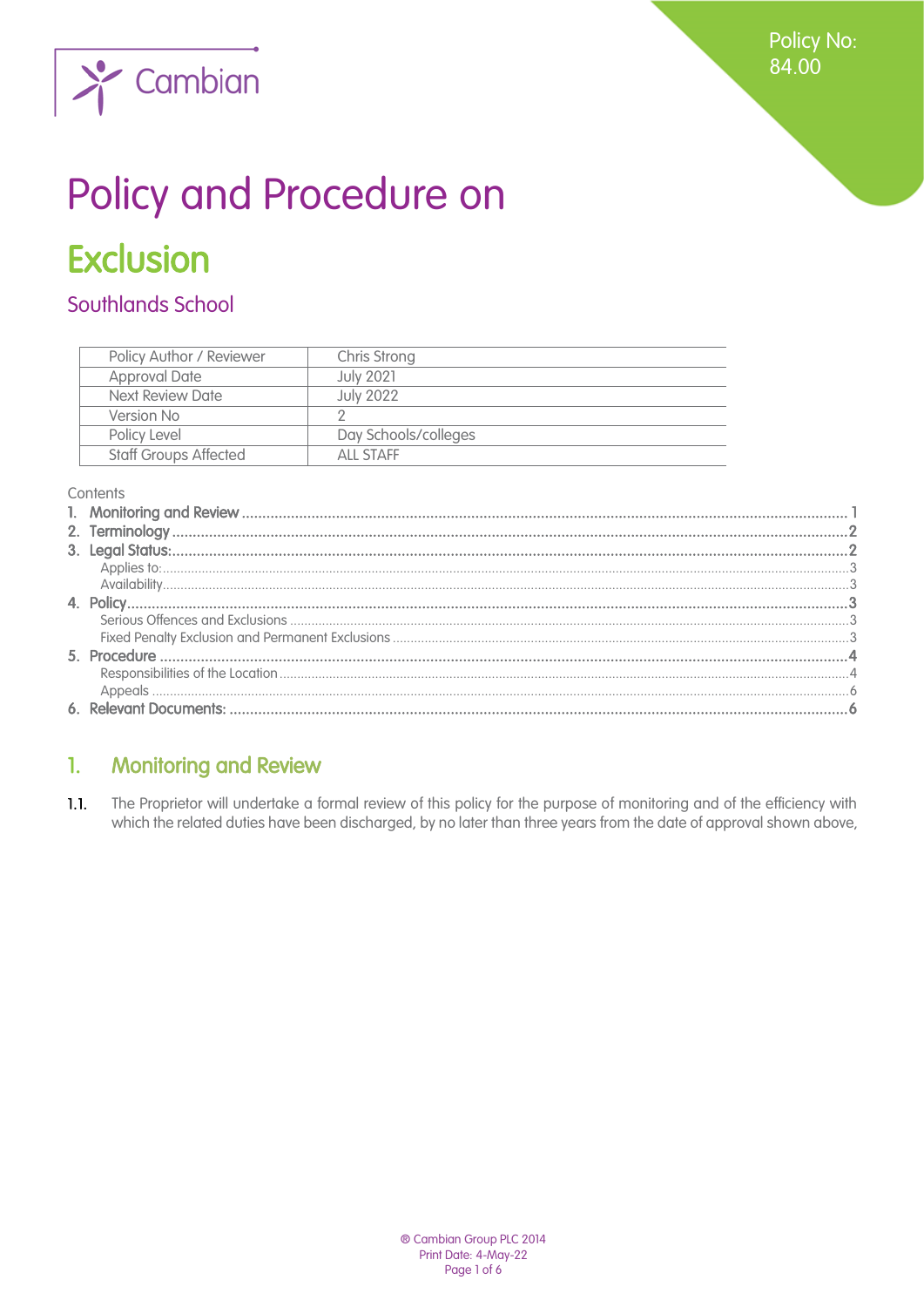

or earlier if significant changes to the systems and arrangements take place, or if legislation, regulatory requirements or best practice guidelines so require.

 $1.2.$ The local content of this document will be subject to continuous monitoring, refinement and audit by the Head of Service.

August 1

Andrew Sutherland **Alison Priddle** Representative, Proprietor- Cambian Group Principal July 2021 November 2021

# <span id="page-1-0"></span>2. Terminology

Signed: Signed: Signed: Signed: Signed: Signed: Signed: Signed: Signed: Signed: Signed: Signed: Signed: Signed: Signed: Signed: Signed: Signed: Signed: Signed: Signed: Signed: Signed: Signed: Signed: Signed: Signed: Signed

Solle

 $2.1.$ Our aim is to use consistent terminology throughout this policy and all supporting documentation as follows:

| 'Establishment' or 'Location          | This is a generic term which means the Children's<br>Home/school/college. Southlands School is a school.                                                                                                                                                        |
|---------------------------------------|-----------------------------------------------------------------------------------------------------------------------------------------------------------------------------------------------------------------------------------------------------------------|
| Individual                            | Means any child or young person under the age of 18 or young<br>adult between the ages of 18 and 25. At Southlands School we<br>have children/young people attending and/or residing between<br>the ages of 7 and 19.                                           |
| <b>Service Head / Head of Service</b> | This is the senior person with overall responsibility for the<br>Location. At Southlands School this is the Principal is Alison<br>Priddle. * dual registered locations need to include Service Head<br>and Registered Manager if they are not the same person. |
| <b>Key Worker</b>                     | Members of staff that have special responsibility for Individuals<br>residing at or attending the Establishment.                                                                                                                                                |
| Parent, Carer, Guardian               | Means parent or person with Parental Responsibility                                                                                                                                                                                                             |
| <b>Regulatory Authority</b>           | Regulatory Authority is the generic term used in this policy to<br>describe the independent regulatory body responsible for<br>inspecting and regulating services. At Southlands School this is<br>Ofsted.                                                      |
| <b>Social Worker</b>                  | This means the worker allocated to the child/family. If there is no<br>allocated worker, the Duty Social Worker or Team Manager is<br>responsible.                                                                                                              |
| <b>Placing Authority</b>              | Placing Authority means the local authority/agency responsible<br>for placing the child or commissioning the service                                                                                                                                            |
| <b>Staff</b>                          | Means full or part-time employees of Cambian, agency workers,<br>bank workers, contract workers and volunteers.                                                                                                                                                 |

# <span id="page-1-1"></span>3. Legal Status: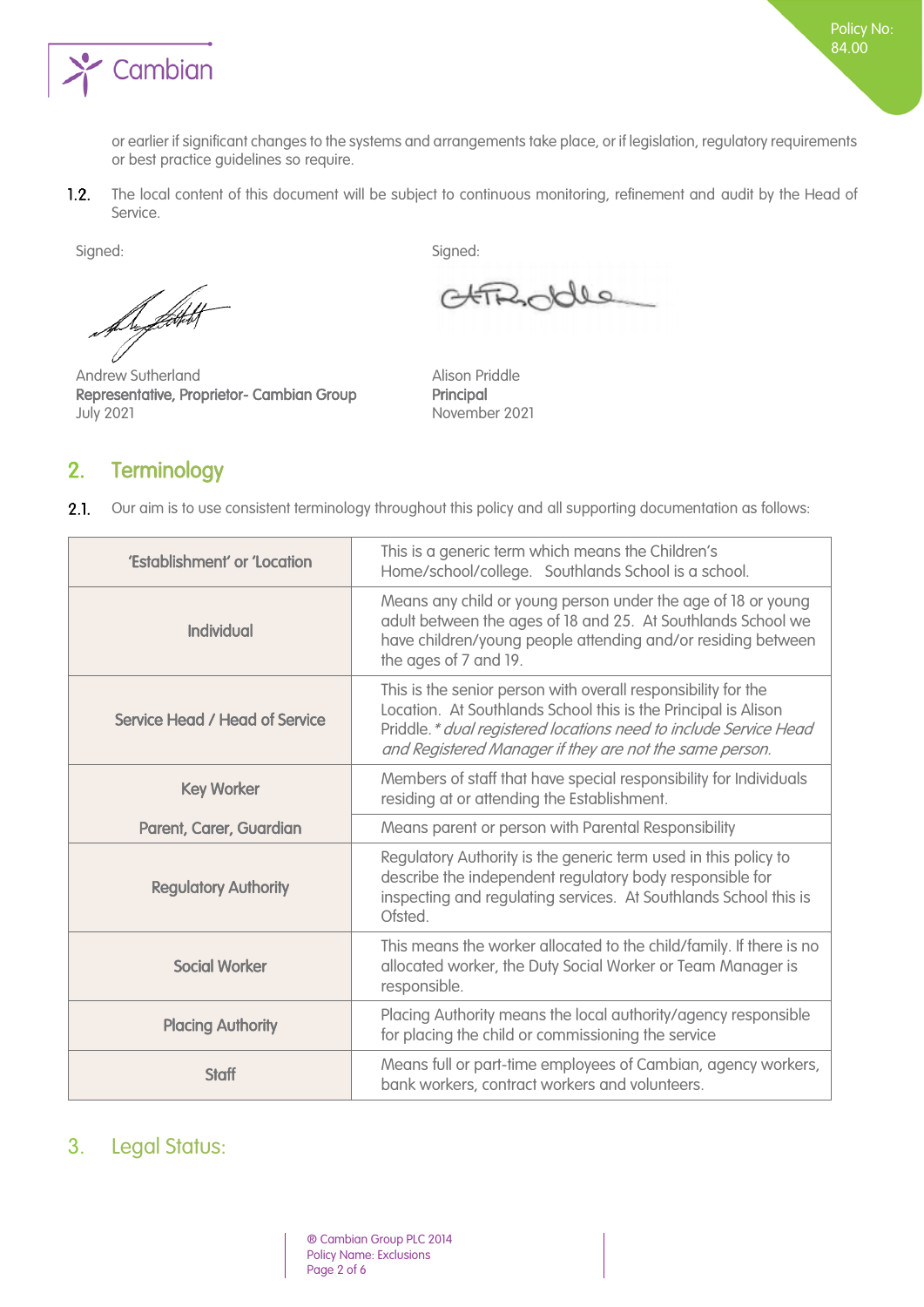

Policy No: 84.00

#### <span id="page-2-0"></span>Applies to:

- $3.2.$ the whole Location, out of school care and all other activities provided by the Location, inclusive of those outside of the normal hours;
- 3.3. all staff (teaching and support staff), students on placement, the proprietor and volunteers working in the Location.

#### <span id="page-2-1"></span>**Availability**

This policy is made available to parent/guardian/carer, staff and pupils in the following ways: via the Location  $3.4.$ website (if applicable), and on request a copy may be obtained from the Location Office.

## <span id="page-2-2"></span>4. Policy

4.1. Ultimate sanctions are Fixed Term and Permanent Exclusions. Neither sanction is used lightly. Only the Head Teacher has the power to exclude a child. If the Headteacher excludes an Individual, the parent/guardian/carer are informed immediately, giving reasons for the exclusion. At the same time, the Headteacher makes it clear to the parents that they can, if they wish, appeal against the decision to the Cambian Board. Parents are given information on how to make any such appeal.

#### <span id="page-2-3"></span>Serious Offences and Exclusions

- $4.2.$ Serious offences are those that may have a significant impact on the individual or others at the Location. Examples include:
	- extreme or persistent bullying, racism or harassment;
	- stealing;
	- extreme or persistent violence, actual or threatened, against a pupil or member of staff;
	- sexual abuse, assault or activity;
	- smoking, illegal drugs (possession and/or use ) or alcohol (consumption or possession)
	- persistently absconding;
	- repeated damage to school property;
	- dangerous behaviour (climbing on the roof, absconding from site)
	- carrying an offensive weapon.

#### <span id="page-2-4"></span>Fixed Penalty Exclusion and Permanent Exclusions

- 4.3. We will apply our behaviour policies in a consistent, rigorous and non-discriminatory way and all areas of application of these policies will be monitored routinely. Ultimate sanctions are:
	- Fixed Term Exclusion (suspension)
	- Permanent Exclusion
- 4.4. Neither sanction is used lightly. The power to suspend an Individual can only be exercised by the Head of service in consultation with the Regional Lead. If the Head of service excludes a pupil, the parent/guardian/carer are informed immediately, giving reasons for the exclusion. At the same time, the Head of Service makes it clear to the parent/guardian/carer that they can, if they wish, appeal against the decision to the Cambian Board The location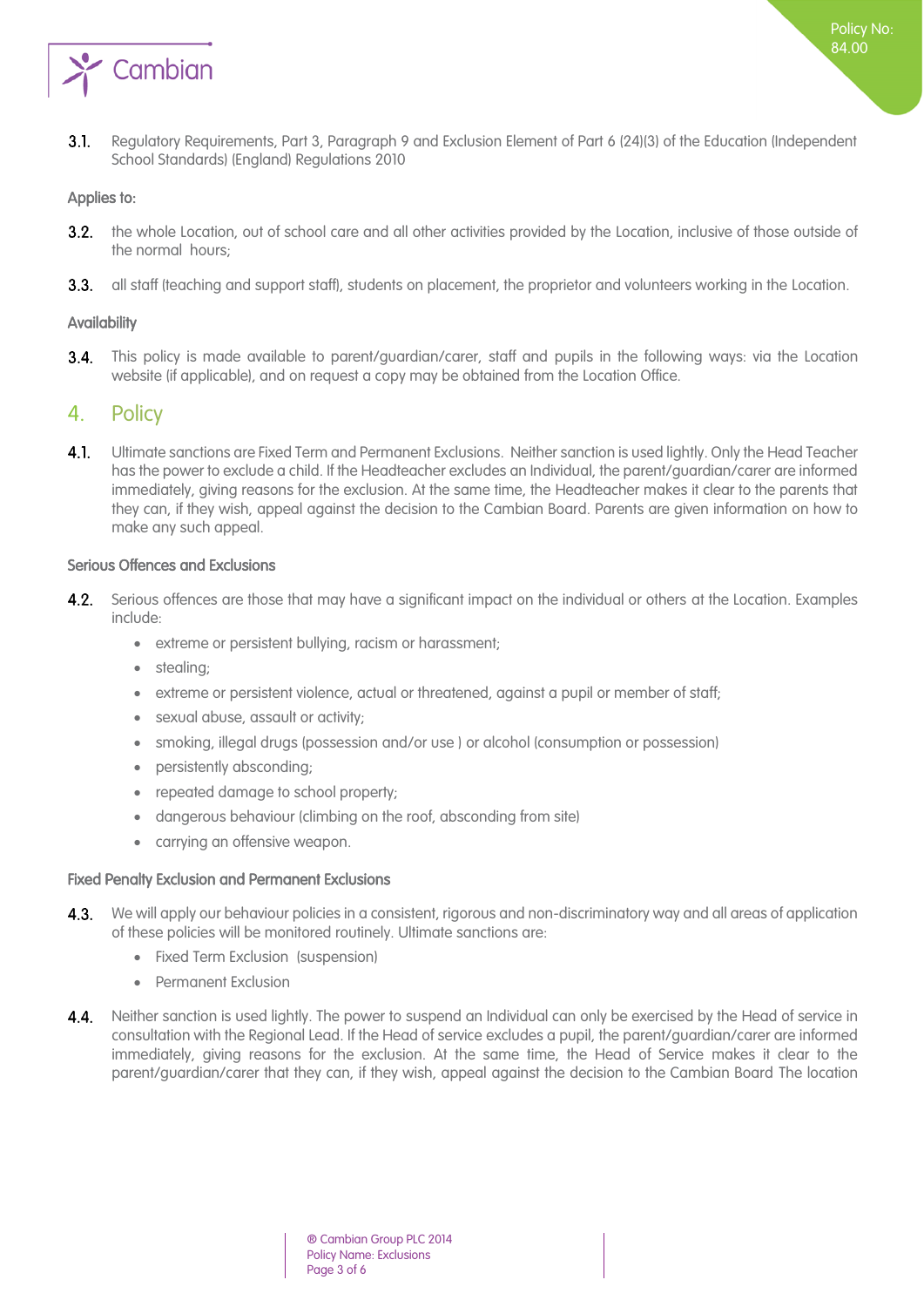

Policy No: 84.00

# <span id="page-3-0"></span>5. Procedure

- Parent/guardian/carers must be informed immediately by phone with a follow up letter.
- Social worker to be informed on the same day via email or phone call with a follow up letter.
- A copy of a sheet entitled 'Advice for Parents/Carers' will be attached to the letter.
- Parent/guardian/carers/social workers must be notified of their right to appeal.
- Ensure that arrangements are in place for work to be sent home.
- Arrangements will be made for a return to school interview that includes the parents/carers.
- A re-integration support plan will be put in place (if appropriate) and always after more than one exclusion
- $5.1.$ All cases of exclusion will be treated in the strictest confidence on a need to know basis and are not to be discussed outside the school

#### <span id="page-3-1"></span>Responsibilities of the Location

- $5.2.$ Before resorting to exclusion the Location will implement a range of alternative solutions such as;
	- 5.2.1. Utilising a restorative justice approach
	- 5.2.2. Working closely with parent/carer/clinical team to address underlying causes of the behaviour
	- 5.2.3. Targeted programme of pastoral support
	- 5.2.4. Implementation of personalised reward system
- $5.3.$ Southlands School:
	- requires all staff to use positive strategies for handling any unacceptable behaviour by helping Individuals find solutions in ways that are appropriate for their ages and stages of development;
	- acknowledges that such solutions might include, for example, acknowledgement of feelings, explanation as to what was not acceptable and supporting Individuals to gain control of their feelings so that they can learn a more appropriate response;
	- ensures that there are sufficient resources and activities available so that Individuals are meaningfully occupied without the need for unnecessary conflict over sharing and waiting for turns;
	- supports each child in developing self-esteem, confidence and feelings of competence;
	- avoids creating situations in which Individuals receive adult attention only in return for unacceptable behaviour;
	- explains the effect of unacceptable behaviour, making it clear to the child that it is the behaviour that is unacceptable, and not the person.
- **5.4.** When Individuals behave in unacceptable ways, we help them to understand the outcomes of their actions and support them in learning how to cope more appropriately. We provide opportunities for Individuals to learn how to interpret and cope with feelings, listening to them and offering the necessary support to enable them to verbalise their own frustrations, hurts and disappointments. We do not shout or raise our voices in a threatening way to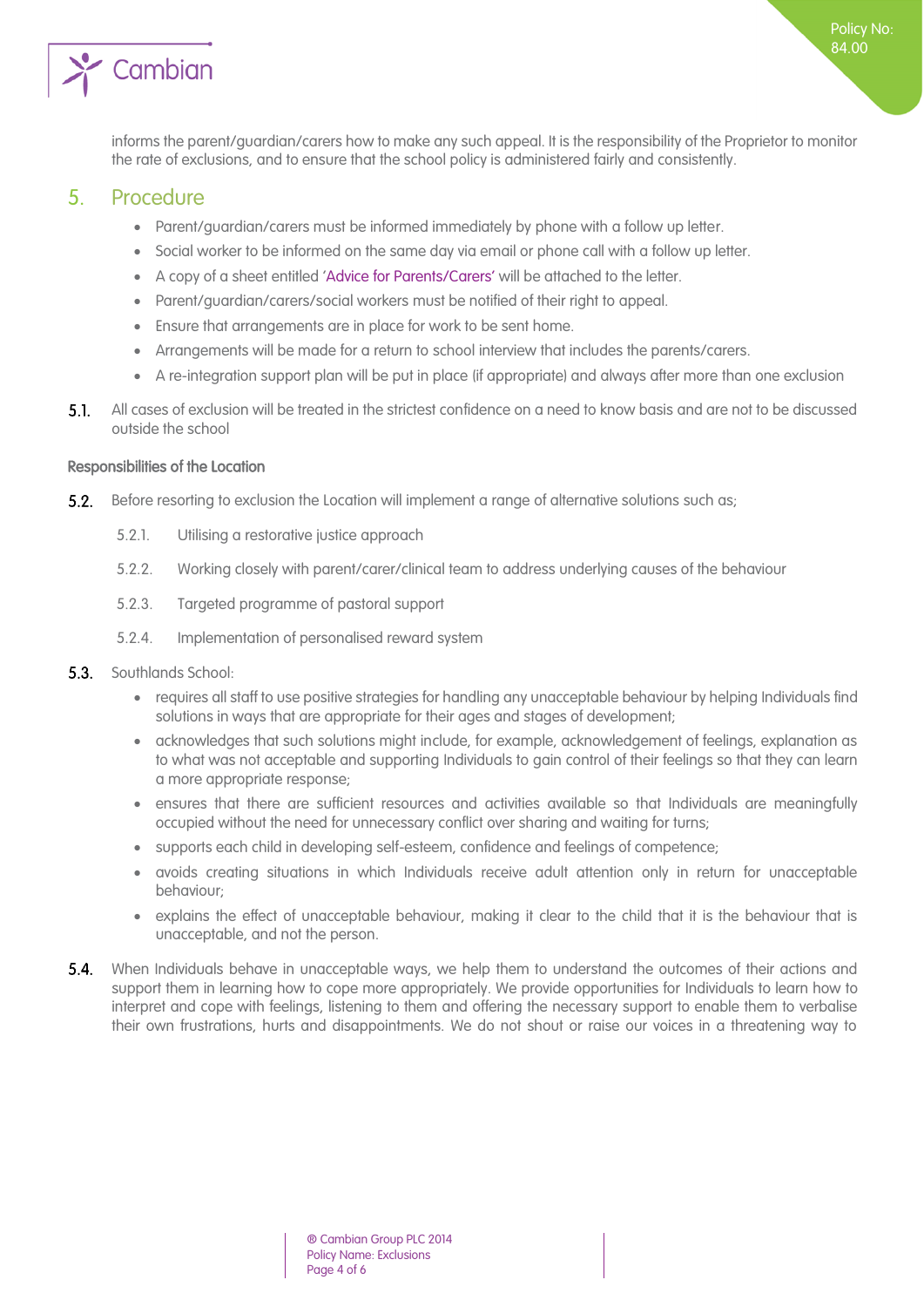

respond to Individual's unacceptable behaviour. We do not use techniques intended to single out and humiliate individual Individuals. Corporal punishment, which is strictly forbidden at Southlands School is a criminal offence.

- $5.5.$ Under the Equality Act 2010 schools must not discriminate against, harass or victimise pupils because of their sex, race, disability, religion or belief, sexual orientation, because of pregnancy/maternity or because of a gender reassignment. For disabled children, this includes a duty to make 'reasonable adjustments' to policies and practices.
- **5.6.** There are certain groups of pupils with additional needs who are particularly vulnerable to exclusion. This includes pupils with Statements of Special Educational Needs (SEN) or an Education, Health & Care Plan (EHCP) and 'looked after' children. Head teachers should, as far as possible, avoid permanently excluding any pupil with a statement of SEN or EHCP or a 'looked after' child. Schools should engage proactively with parents in supporting the behaviour of pupils with additional needs. In relation to 'looked after' children, schools should co-operate proactively with foster carers or children's home workers and the Local Authority that looks after the child. Where a school has concerns about behaviour, or risk of exclusion, of a child in one of these vulnerable groups, it should, in partnership with others (including the Local Authority as necessary), consider what additional support or alternative placement may be required. This should involve assessing the suitability of support for a pupil's SEN. Where a pupil has a statement of SEN or EHCP, schools should consider requesting an early annual review or interim / emergency review.
- 5.7. Where reasonable adjustments to policies and practices have been made to accommodate a pupil's needs and to avoid the necessity for exclusion as far as possible, exclusion may be justified if there is a material and substantial reason for it. An isolated incident whereby allowing the pupil to remain in school would seriously harm the education or welfare of the pupil or others in school may be such a reason. The decision to exclude for a fixed term will be notified to the parent in writing with reasons. If the Location determines that a child should be excluded for a fixed period, the Headteacher will provide the parent in writing with information as to:
	- the period of the Fixed Term Exclusion:
	- the arrangements, such as setting work, to allow the child to continue their education during the Fixed Term Exclusion.
- 5.8. It is unlawful to exclude or to increase the severity of an exclusion for a non-disciplinary reason. For example it would be unlawful to exclude a pupil simply because they have additional needs or a disability that the school feels it is unable to meet or for other reasons such as the failure of a pupil to meet specific conditions before they are reinstated such as attend a reintegration meeting.
- 5.9. If the Head of service commences an investigation which may lead to a permanent exclusion the Headteacher must inform the parent/guardian/carers without delay. This will ideally be done by telephone and the telephone call will be followed by a letter within one school day. The letter will include information about:
	- the nature of the offence(s) and the results of any investigation to date;
	- that the sanction of a permanent exclusion may be imposed;
	- the parent/guardian/carers' right to state their case to the Head Teacher and if that is not satisfactory then to the Advisory Board and whom they should contact to do this, including the latest date that the parent/guardian/carers may give a written statement to the discipline committee;
	- the parent/guardian/carers right to see their child's record. The Head Teacher must comply within 15 school days, although in exclusion cases compliance should be as prompt as is practicably possible.
- 5.10. If the Head of Service decides (after completing the investigation or as a result of new evidence and further investigation) that it is necessary to extend a fixed Term Exclusion or to convert it into a Permanent Exclusion, the Head Teacher will write again to the parent/guardian/carers with the reasons for this decision. The decision to exclude a pupil permanently will only be taken as a last resort when a wide range of strategies for dealing with disciplinary offences has been employed to no avail or is an exceptional 'one-off' offence has been committed.